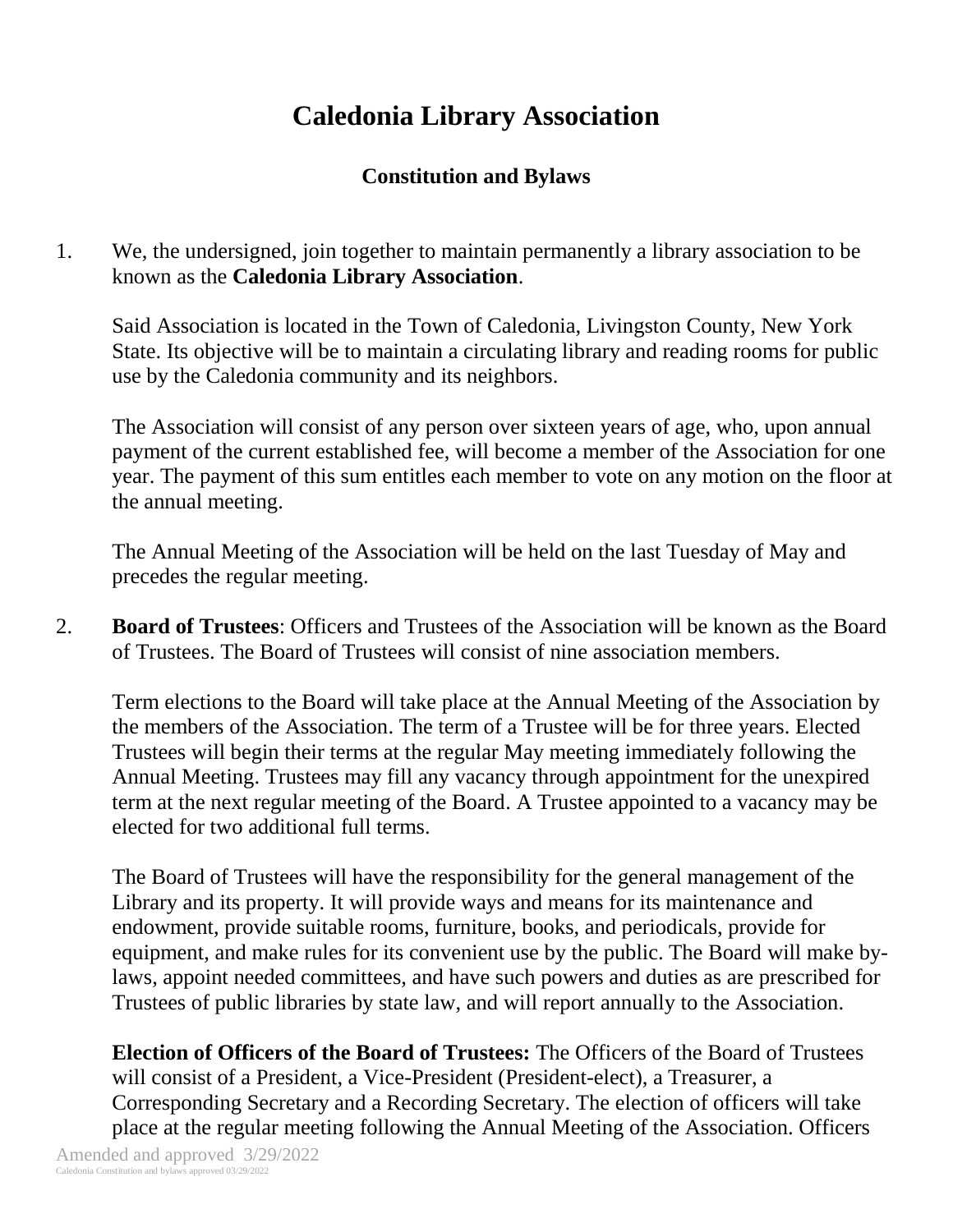are to be elected by a majority vote by the Board of Trustees for a term of one year. An officer whose term is ending may continue to hold such office, upon re-election at such annual meeting.

In the case of an officer vacancy, a new officer may be elected by a majority vote by the Board of Trustees for the remainder of the unexpired term. Once elected, the officer's term begins immediately.

**3. Meetings, Quorum:** The regular meetings of the Board of Trustees are open to the public and will be held the last Tuesday of each month at 6:00 PM in the Library, unless another location or time is designated and posted in accordance with Open Meetings Law.

A simple majority of the whole Board will constitute a quorum for conducting of all business.

Special meetings of the Board of Trustees may be called by the Secretary, upon notification by the President, provided notice is given to each and all trustees and notice given by posting in public places as provided by Open Meeting law.

A Trustee who is unable to attend any meeting of the board will notify the President. If any Trustee fails to attend three consecutive meetings without an excuse accepted as satisfactory by the Trustees, that member may be deemed to have resigned, and the vacancy will be filled. The Board may remove a Trustee for misconduct, incapacity, neglect of duty or refusal to carry into effect the Library's educational purpose (Education Law, Sec. 226).

- **4. President:** The President will preside at all meetings of the Board of Trustees, authorize calls for special meetings, appoint all committees, except the Executive Committee, execute documents authorized by the Board, serve as ex-officio member of all committees, conduct an annual Board self-evaluation, and generally perform all duties associated with that office. The President will help prepare the budget for the coming year. The President will give a yearly report at the annual meeting of the Association.
- **5. Vice President:** The Vice-President, in the event of the absence or disability of the President, or of a vacancy in that office, will assume and perform the duties and functions of the President.
- **6. Treasurer:** The Treasurer will have charge of the funds of the Association and will report to each meeting of the Board of Trustees, stating the amount received, from whom received, and how expended. The Treasurer will help prepare the budget for the coming year, and will give a yearly budget report at the annual meeting of the Association.